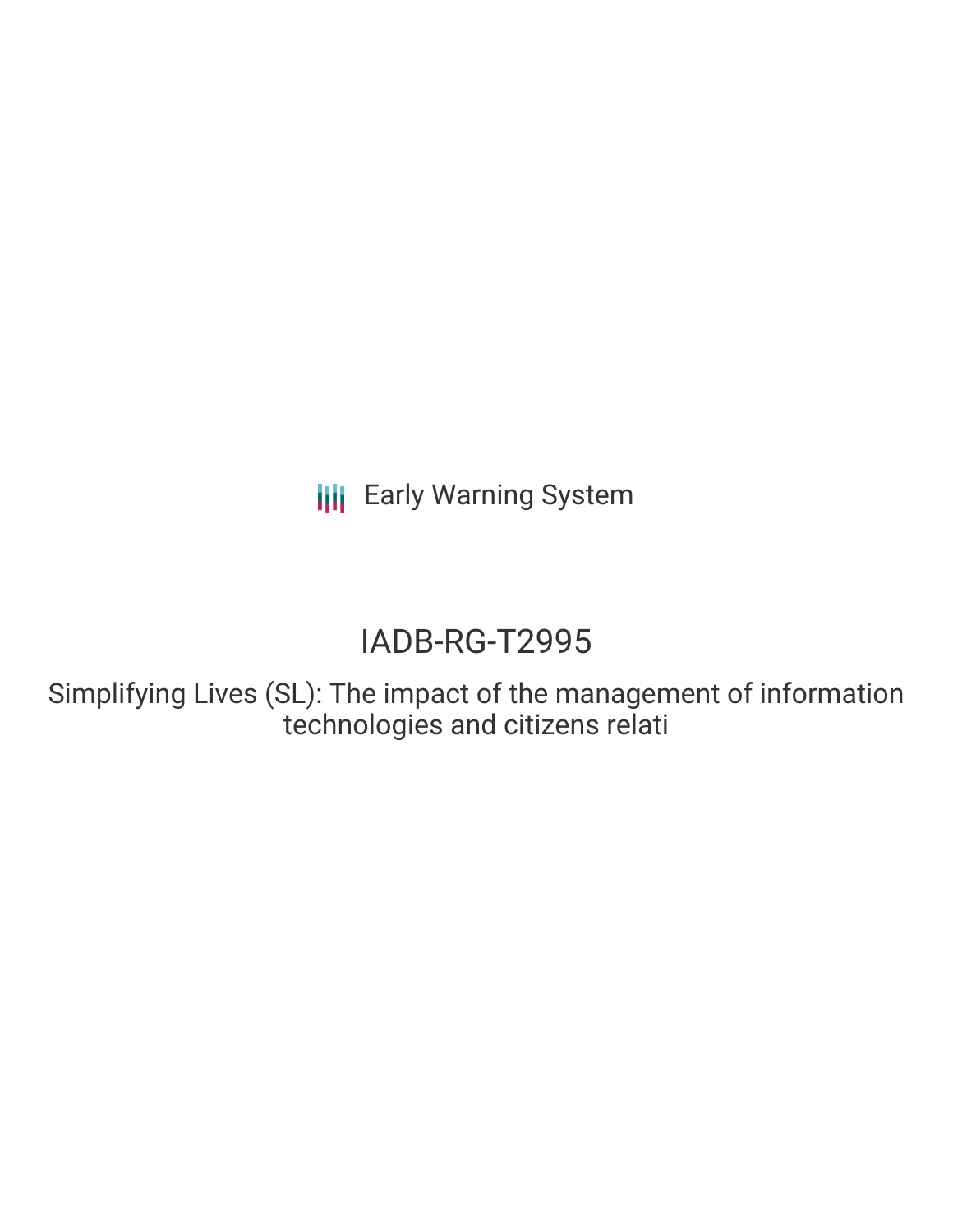

#### **Quick Facts**

| <b>Financial Institutions</b>  | Inter-American Development Bank (IADB)    |
|--------------------------------|-------------------------------------------|
| <b>Status</b>                  | Active                                    |
| <b>Bank Risk Rating</b>        | C                                         |
| <b>Voting Date</b>             | 2017-08-24                                |
| <b>Sectors</b>                 | Law and Government, Technical Cooperation |
| <b>Investment Type(s)</b>      | Grant                                     |
| <b>Investment Amount (USD)</b> | $$0.36$ million                           |
| <b>Project Cost (USD)</b>      | $$0.36$ million                           |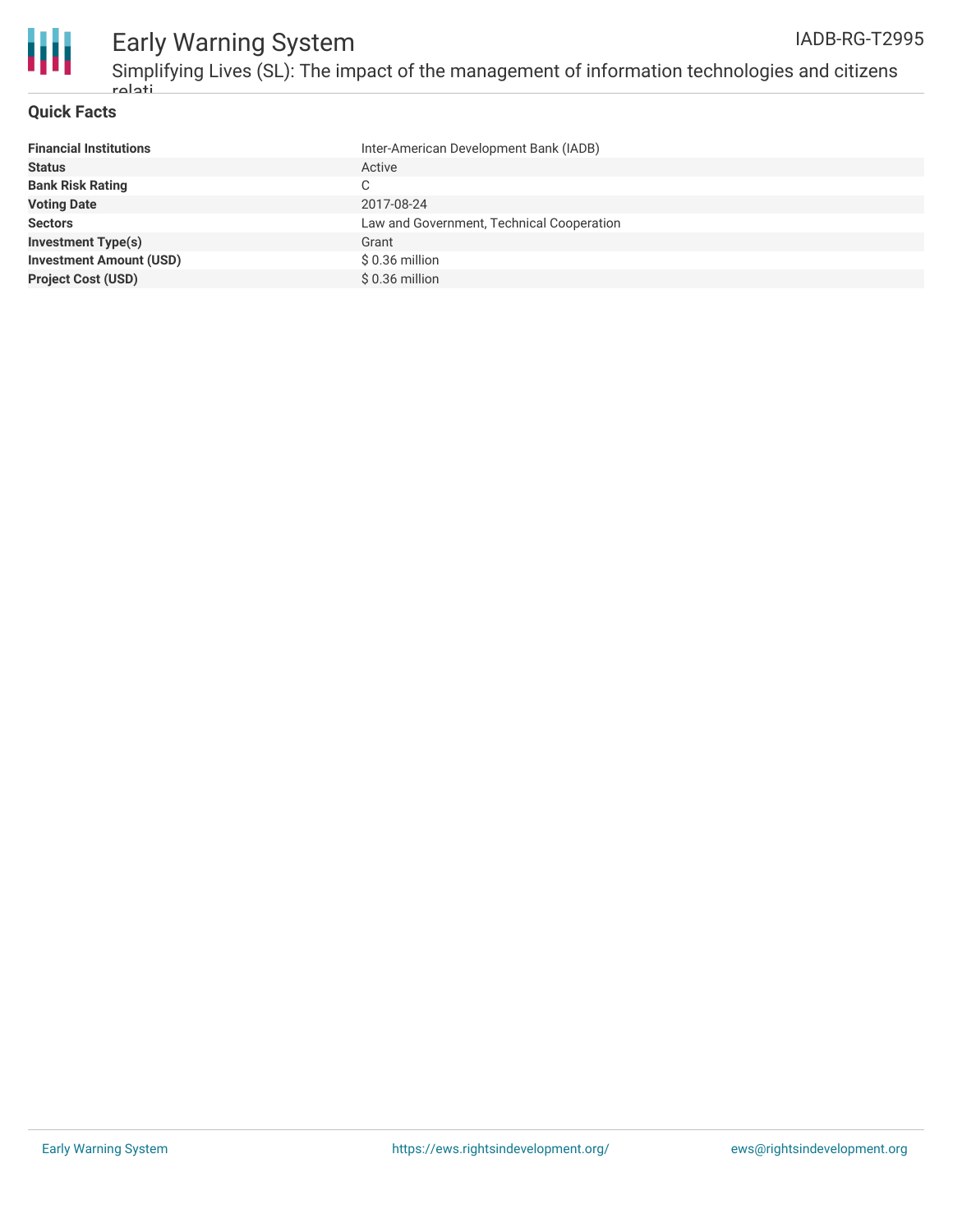

# **Project Description**

### IDB: REFORM / MODERNIZATION OF THE STATE-E-GOVERNMENT

"Extend the SV initiative to gain a better understanding of the factors that affect citizen satisfaction in LAC countries, and in particular the impact of digital solutions. Lessons learned from previous pilot project will be added to the SV methodology and a new measurement will be performed."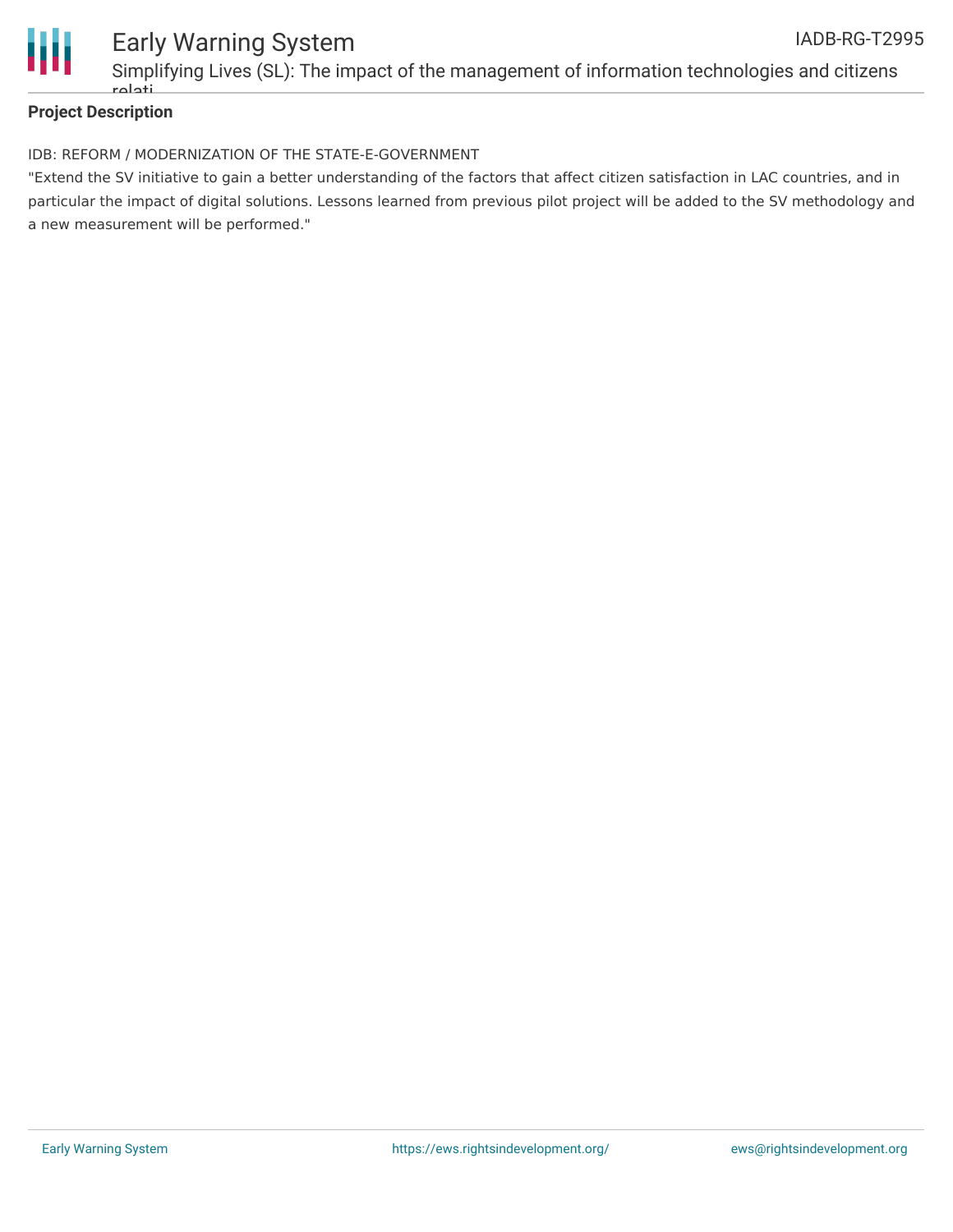

#### Early Warning System Simplifying Lives (SL): The impact of the management of information technologies and citizens relati IADB-RG-T2995

# **Investment Description**

• Inter-American Development Bank (IADB)